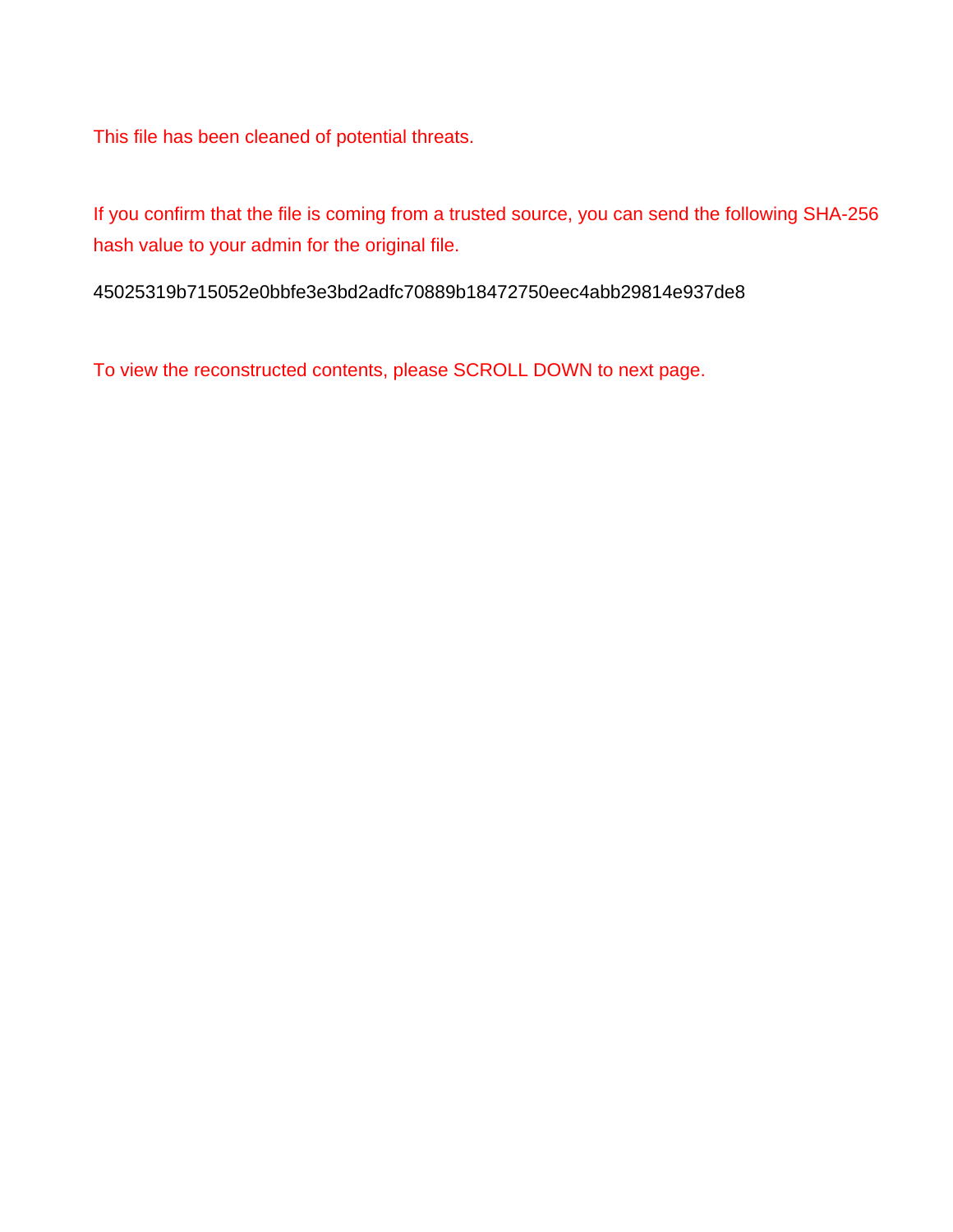# **NRF/SAEON Procurement process flow and threshold**

**Category 1 1 cent to R2,000**

**Petty cash**

.Project manager (PM) identifies the need for procurement

- . PM requests the petty cash from the petty cash keeper (normally the node administrator)
- . Petty cash limit of R2000 per transaction placed on the nodes
- . Petty cash limit for each node is R4000
- . No asset purchases (e.g. office chairs, printers) using petty cash
- . Receipt / slip handed to node administrator for recon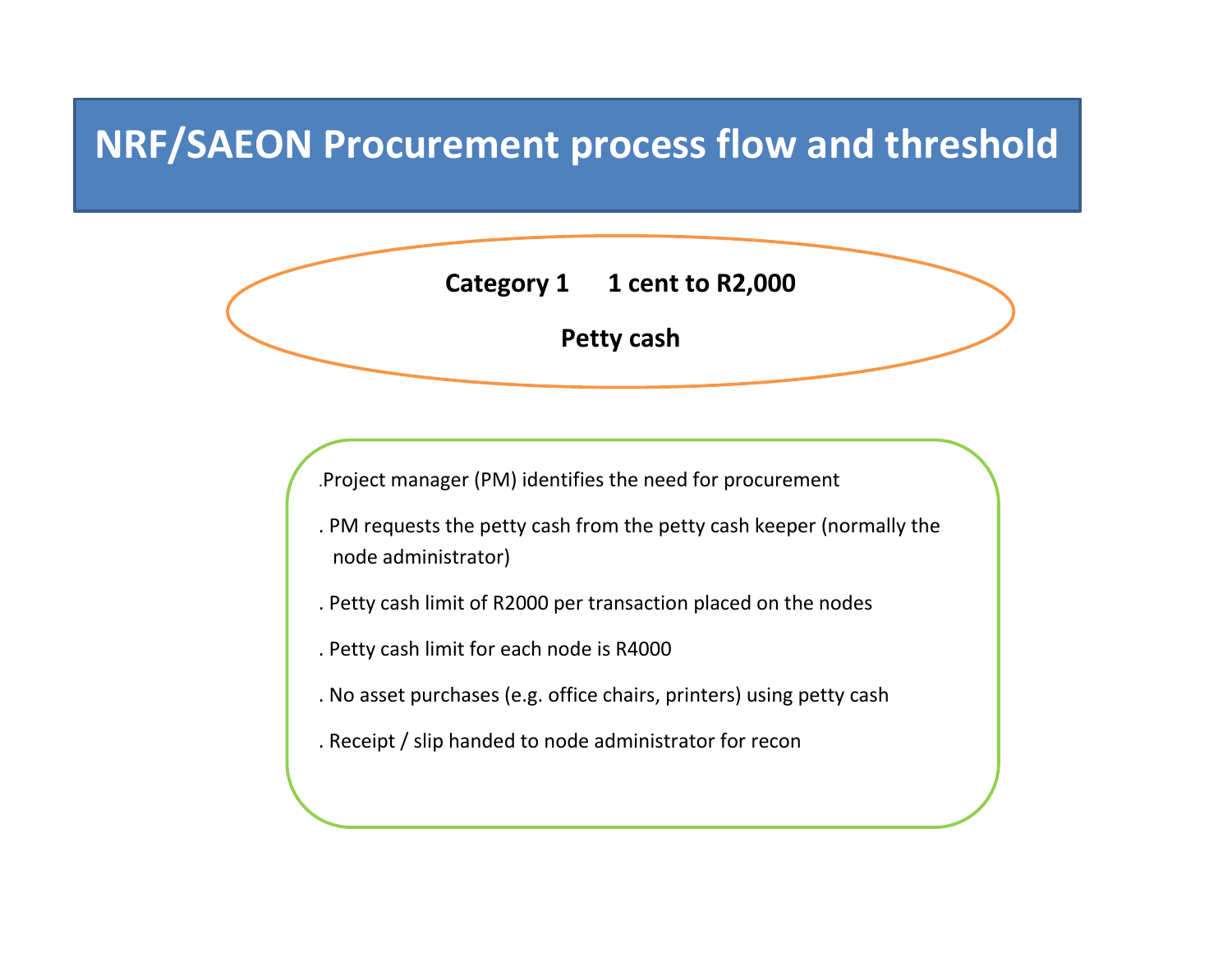## **Category 2 R2,001 to R50,000**

## **3 Quotes & Purchase Order**

 quotes Request for

- . PM identifies the need for procurement
- . PM draws up specifications

L

- .Node administrator (NA) request for 3 quotes from **CSD registered suppliers**
- . If the supplier is not registered, NA requests the supplier to register

.**Tax clearance for Foreign Entity- TCC001 application form** must be submitted to Moshidi to apply for clearance from **SARS** 

Node administrator (NA) fill in the request for order & Node manager (NM) approve it

NA Request for order (RFO)

- . NA attach 3 quotations with RFO
- . Failure to submit 3 quotations, motivation must submitted
- . NA sends to National Office (Patricia and Moshidi)

- 
- 

Purchase Order (PO)

- . Moshidi checks the RFO for completeness (quotes, authorization and CSD er registration)
- . Lawrence checks the budget
- . Patricia will then generate the purchase order (PO) and send to NA
- . For Asset items (Capex) the approved Request for Asset form must also be submitted.
- . Turnaround of the process is two (2) days

#### Payment

. Once the goods/services shee the goods, service the service of manager signs invoice

- . NA sends the signed invoice to Patricia to request payment
- . Payment days for suppliers is every Friday
- . Patricia sends proof of payment (POP) to NA.
- [Payment days for S&T claims and advance is every Tuesday]

.

### **NB. Authorization of approval**

NM can approve from 1c to R40 000. SAEON MD (Johan) can approve from R40 001 to R500 000.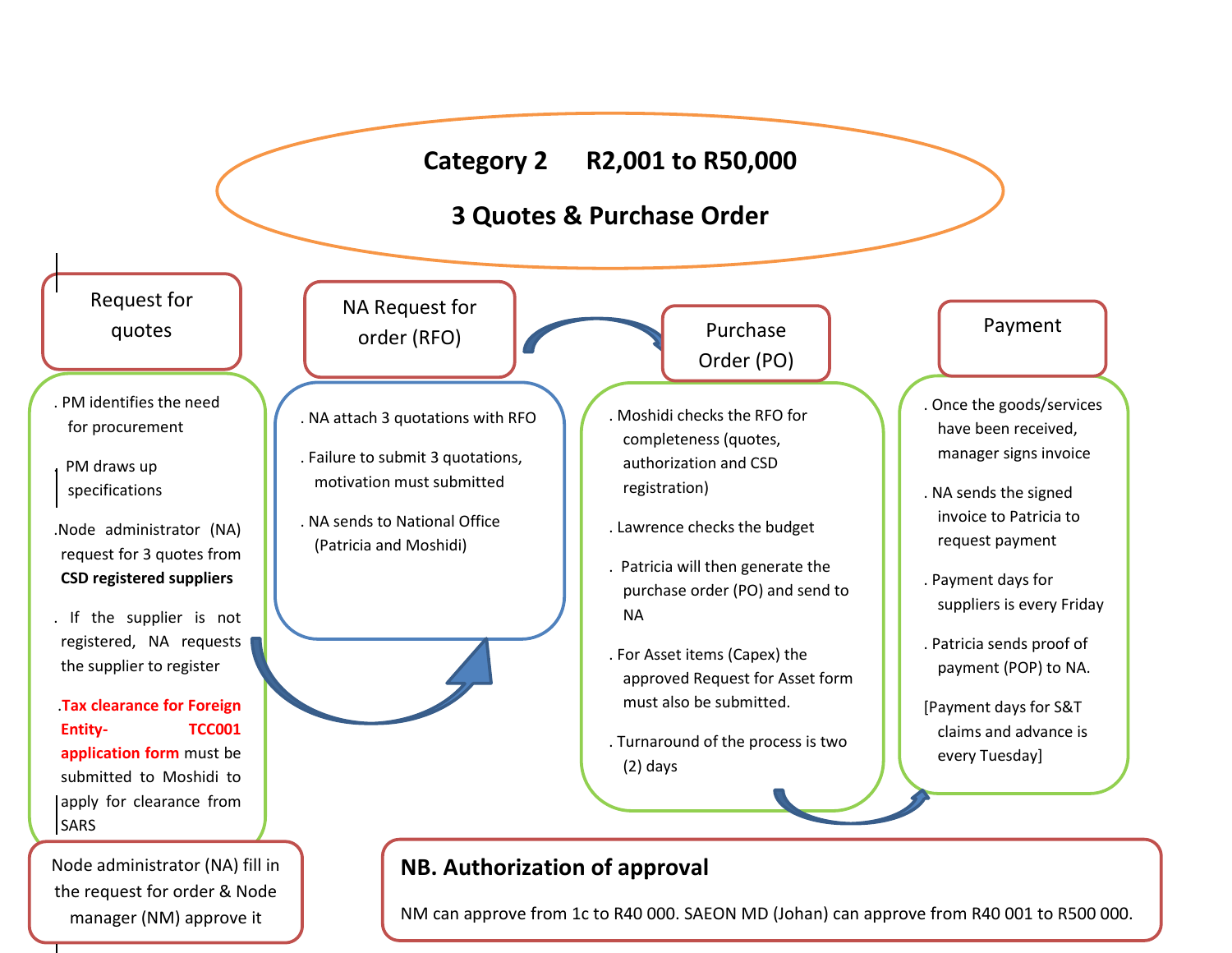### **Category 3 R50,001 to R500,000**

### **3 Quotes obtained by Bids**

#### Stage 1 Quotes on SBD form

- . PM identifies the need for procurement & draws up detailed specifications
- . PM requests 3 quotes but using QUOTATION STANDARD BIDDING DOCUMENT ANNEXURE (SBD)
- . The updated SBD form can be found here
- . Detailed specifications and evaluation criteria and closing date must be included in the SBD. PM should send the same SBD to three (3) or more potential suppliers
- . The suppliers should be given a minimum of 7 days or maximum of 15 days to respond to the bid
- .. **Tax clearance for Foreign Entity- TCC001 application form** must be submitted to Moshidi to apply for clearance from SARS

Stage 2 Evaluation

- . PM or evaluation team evaluate according the evaluation criteria submitted to bidders using the evaluation spreadsheet found here.
- . PM or evaluation team secretary note the minutes of evaluation process
- . PM or evaluation team recommend the successful bidder and ask the NA to request for order
- . NA fills in RFO and submits it to Moshidi and Theo.
- . The submitted RFO must be accompanied with the minutes and submitted bidder's documents to Moshidi and Theo
- . For Asset items (Capex) the approved Request for Asset form must also be submitted.

#### NA Request for order

- er (quotes, budget, . RFO checked by Moshidi and Theo for completeness authorization)
- . Lawrence to check the budget
- . Patricia will then generate the purchase order (PO) and send to NA
- . Turnaround of the process is two (2) days



- . Once the goods/services have been received, cost centre manager<br>signs invoice signs invoice
- . NA sends the signed invoice to Patricia: Refer to category 2 for payment days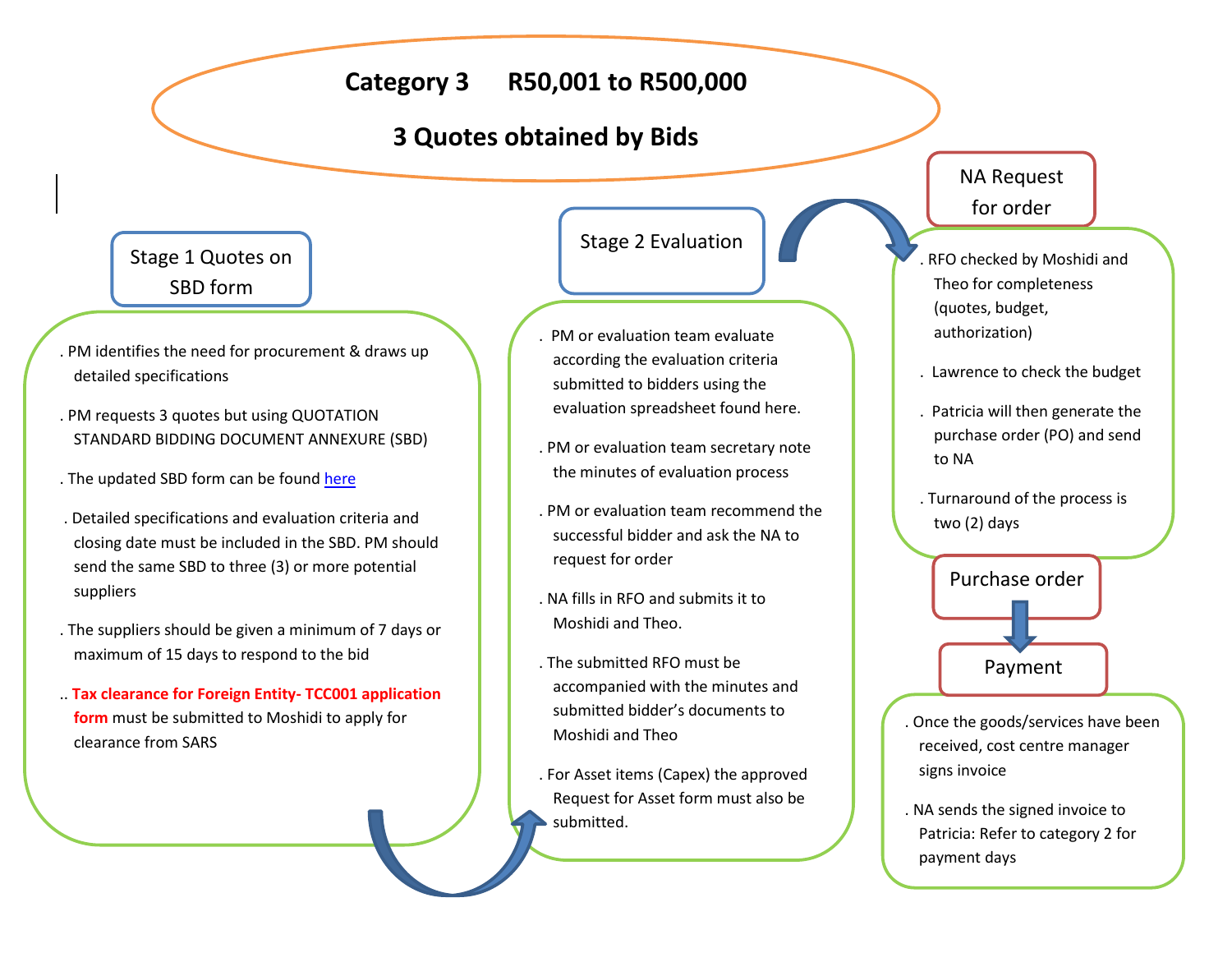### **Category 4 R500,001 and above**

#### **Tender Process**

BSAC

Stage 1

Specification

- procurement. . PM identifies the need for
- . PM informs NO (Theo & Law and Moshidi)
- . Lawrence will include in procurement plan – submit to Cooperate SCM (Mandatory)
- . PM appoints bid specification and evaluation committee (Mandatory).
- . After the bid specification meeting, PM fill the tender document that can found here with the help from Lawrence

Stage 2

- template to BSAC committee for . Lawrence will submit the filled Tender advisory that sit every Tuesday of the week.
- . The submission day for BSAC is every Thursday of the week for the next Tuesday meeting
- . Lawrence and PM attend the BSAC meeting (via Skype and video conference)
- . After the BSAC advice is incorporated in the Tender template by Lawrence and PM, Lawrence advertises the tender on Government Tender Bulletin and other appropriate media (e-portal)
- . The tender will be advertised for minimum of 21 days with the closing date clearly stated
- . Tender documents are sent to National Office tender box.

**Continue on next page**

Stage 3

. Lawrence and Moshidi collect the bids from tender box and schedule the evaluation meeting with evaluation er er committee

BEC

- . Evaluation committee evaluate the received bids (via Skype and video conference) with the guidance of Lawrence and Moshidi
- . Signed minutes from all committee meetings and declaration of interest forms should be retained by Lawrence
- . **Tax clearance for Foreign Entity-TCC001 application form** must be submitted to Moshidi to apply for clearance from SARS
- . Evaluation committee recommends the successful bidder to BAC